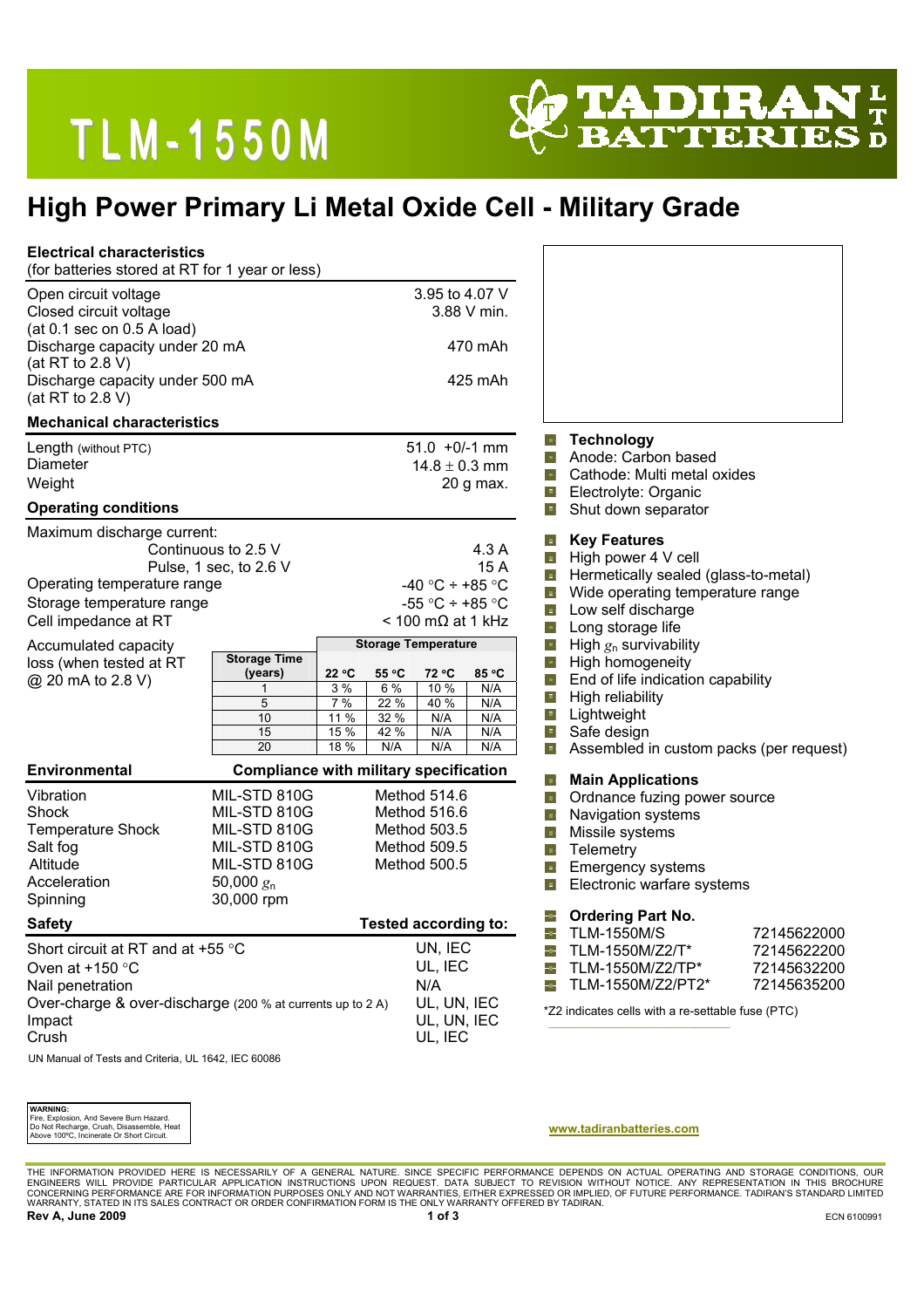# **TLM-1550M**



### **Performance data**

### **Discharge capability at RT**



**Discharge capability of 1 A at several temperatures** 



**Capacity vs. OCV** 



**Pulse capability at RT** 



**Pulse capability of 1 A at several temperatures** 







**Pulse capability of 0.5 A at several temperatures** 

THE INFORMATION PROVIDED HERE IS NECESSARILY OF A GENERAL NATURE. SINCE SPECIFIC PERFORMANCE DEPENDS ON ACTUAL OPERATING AND STORAGE CONDITIONS, OUR<br>ENGINEERS WILL PROVIDE PARTICULAR APPLICATION INSTRUCTIONS UPON REQUEST. WARRANTY, STATED IN ITS SALES CONTRACT OR ORDER CONFIRMATION FORM IS THE ONLY WARRANTY OFFERED BY TADIRAN. **Rev A, June 2009** 2009 **2 of 3 ECN 6100991**